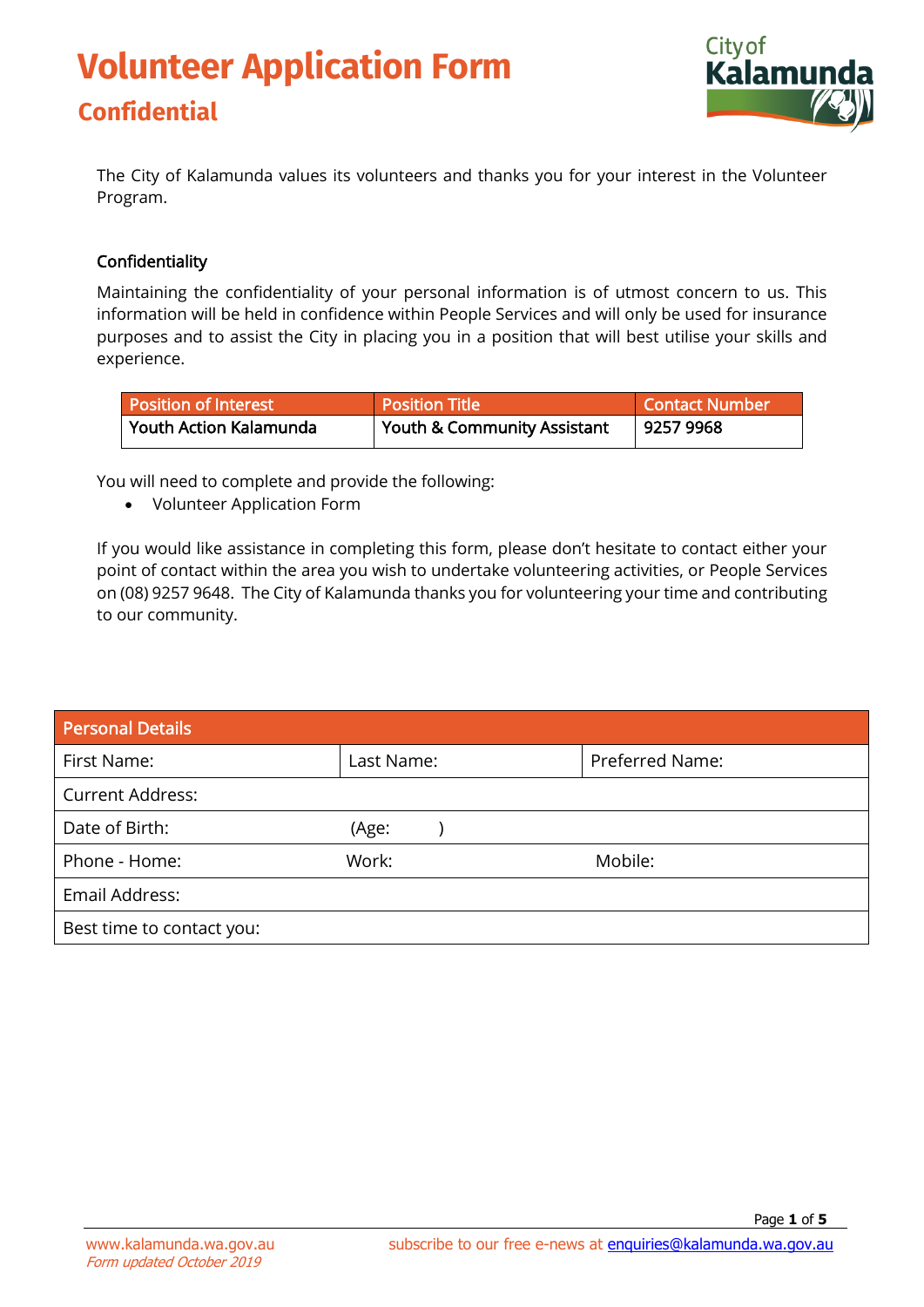# **Volunteer Application Form**

### **Confidential**



| <b>Next of Kin/Emergency Contact</b> |
|--------------------------------------|
| Name:                                |
| Nature of Relationship:              |
| Telephone No:                        |
|                                      |

| <b>Police Checks</b>                                        |               |             |                            |
|-------------------------------------------------------------|---------------|-------------|----------------------------|
| $\vert$ Do you hold a current driver's licence? Yes $\vert$ |               |             | No □                       |
| Car                                                         | Manual $\Box$ | Automatic ロ | Other (e.g. Heavy Vehicle) |

| <b>Volunteer Position</b>                                                                                |                                         |                       |  |
|----------------------------------------------------------------------------------------------------------|-----------------------------------------|-----------------------|--|
| Please provide details of the program or specific volunteer role(s) that you are interested in (in order |                                         |                       |  |
| of preference if there are more than one).                                                               |                                         |                       |  |
| Program/Activity (eg:   Location                                                                         |                                         | <b>Volunteer Role</b> |  |
| library, KPAC)                                                                                           |                                         |                       |  |
| Youth Action                                                                                             | Zig Zag Seminar Room, 50   Youth Member |                       |  |
| Kalamunda                                                                                                | Railway Road Kalamunda                  |                       |  |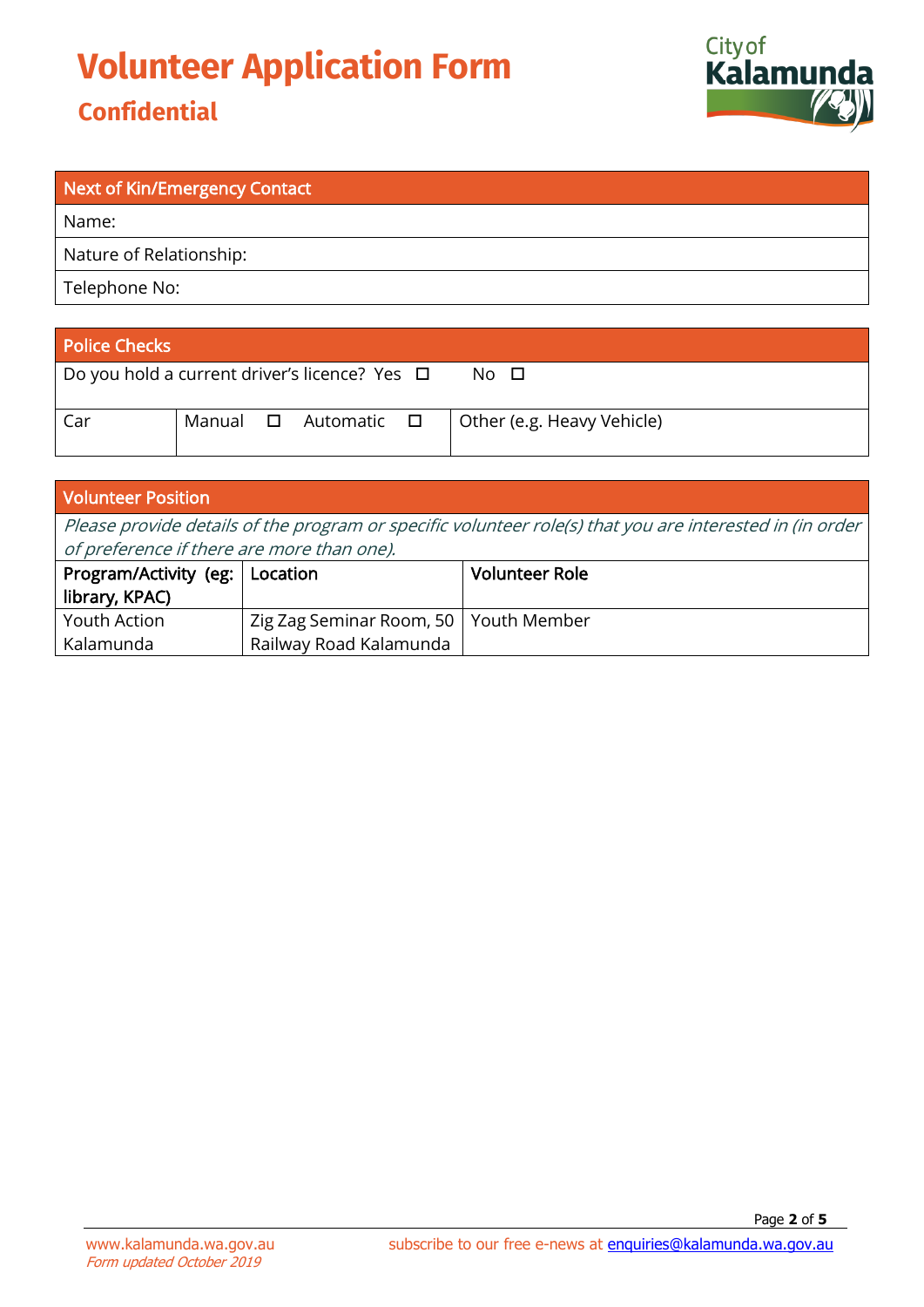### **Volunteer Application Form Confidential**



| <b>Availability to Volunteer</b> |              |           |                              |              |              |           |        |
|----------------------------------|--------------|-----------|------------------------------|--------------|--------------|-----------|--------|
| No.                              |              |           | <b>Preferred Start Date:</b> |              |              |           |        |
| Hours/Week                       |              |           |                              |              |              |           |        |
| Preferred                        | Monday       | Tuesday   | Wednesday                    | Thursday     | Friday       | Saturday  | Sunday |
| Days                             | $\Box$<br>am | am $\Box$ | $\Box$<br>am                 | $\Box$<br>am | $\Box$<br>am | am $\Box$ | am □   |
|                                  | $pm \Box$    | □<br>pm   | $\Box$<br>pm                 | pm $\Box$    | $\Box$<br>pm | $pm \Box$ | pm □   |
|                                  |              |           |                              |              |              |           |        |

#### Skills & Qualifications

Formal Qualifications: (e.g. Diploma, Degree, Trade Certificate etc.)

Other Training/Certification: (E.g. First Aid, Advanced Driving etc.)

Computer Skills: (e.g. Canva, Word, Excel, PowerPoint etc.)

#### Referees

Please provide the contact details of two people who are not family and who are willing to act as a referee for your chosen voluntary work position. This should be person(s) that you have known for at least two years.

| Referee 1<br>Name: | Relationship: | How long have you known this<br>referee? |
|--------------------|---------------|------------------------------------------|
| Phone:             | Mobile:       | Email:                                   |
| Referee 2<br>Name: | Relationship  | How long have you known this<br>referee? |
| Phone:             | Mobile:       | Email:                                   |

#### Parental Consent

| This section of the application form must be completed by all applicants 16 years of age and under. |                            |        |  |  |
|-----------------------------------------------------------------------------------------------------|----------------------------|--------|--|--|
| Parent/Guardian's Name:                                                                             | Relationship to Applicant: |        |  |  |
| Email:                                                                                              | Mobile:                    | Phone: |  |  |
| I give permission for the applicant to work as a volunteer for the City of Kalamunda.               |                            |        |  |  |
| Parent/Guardian's signature:                                                                        |                            | Date:  |  |  |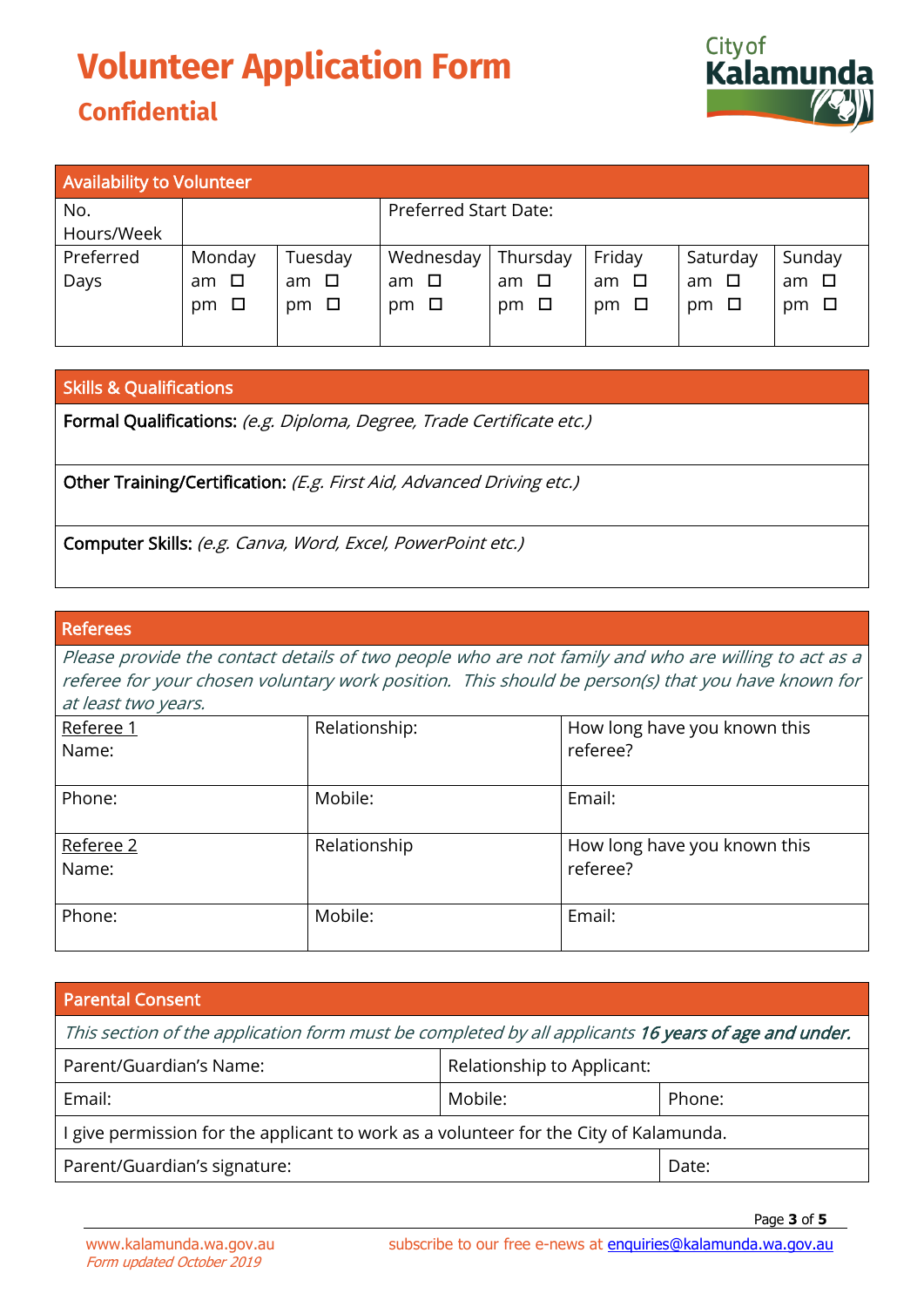# **Volunteer Application Form**

### **Confidential**

#### Medical Information

Under the WA OSH Act 1984 Local Government has a duty of care to ensure the safety and health of any members of the public that have access to Local Government sites – this includes volunteers. Answers to the following questions will ensure that you are engaged for voluntary work that is appropriate to your fitness for work and ensure the safety and health of those in our volunteers care. Do you have ay existing medical disability, condition, allergy or injury?

How serious is the condition if aggravated?  $\square$  Potentially life threatening Could require medical treatment (doctor, hospital etc)

- $\square$  Could require own medication
- $\square$  Could require rest or time off work

How could we recognise if your condition has recurred or been aggravated?

When was your most recent episode?

What is the management plan to minimise the condition?

What is the emergency plan if serious aggravation does occur?

Page **4** of **5**